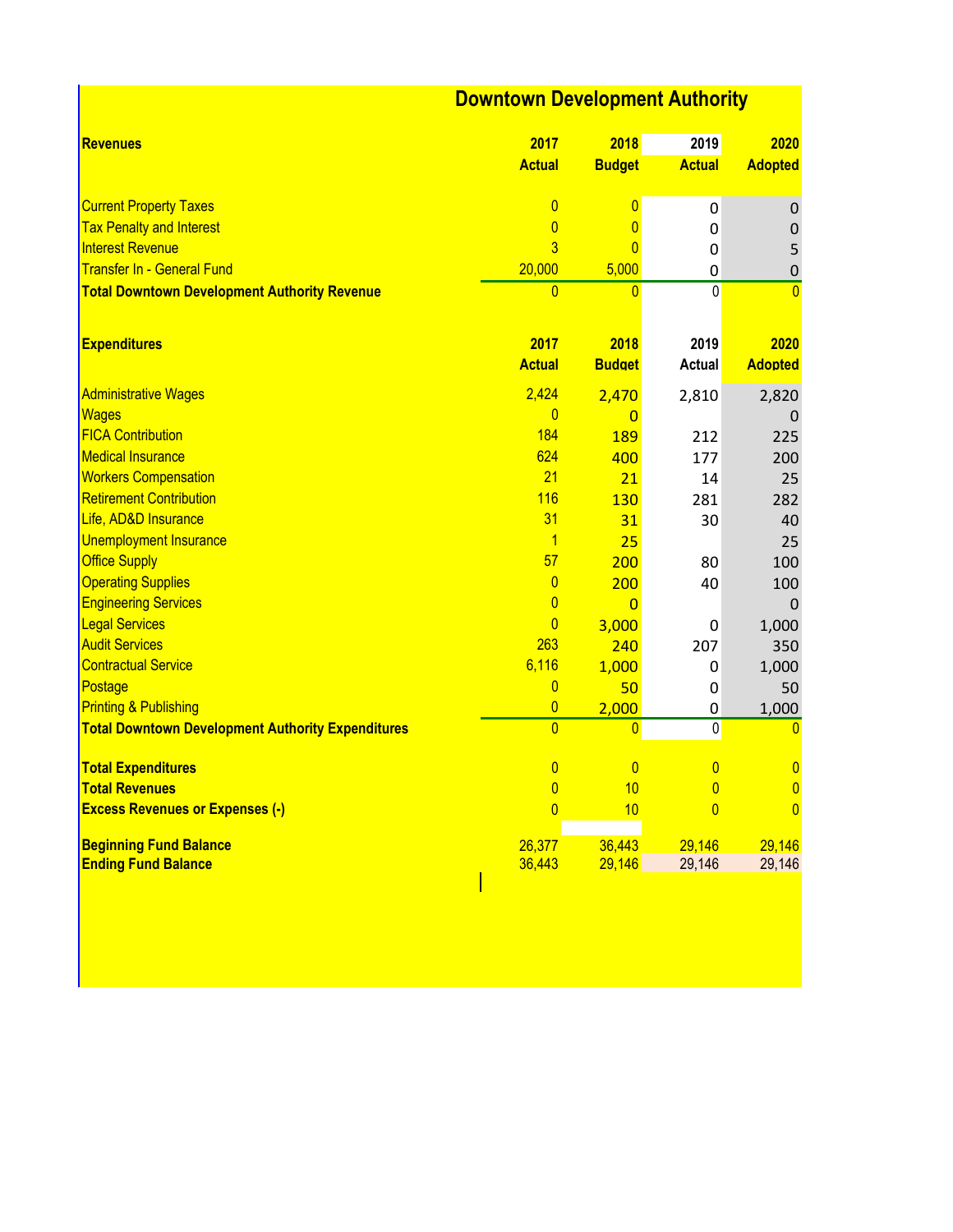| 2020             | <b>2021</b>                      |  |  |
|------------------|----------------------------------|--|--|
| <b>Requested</b> | <b>Proposed</b>                  |  |  |
|                  |                                  |  |  |
| 0                | 0                                |  |  |
| 0                | $\mathbf{0}$                     |  |  |
| 150              | $\frac{5}{0}$                    |  |  |
| 0                |                                  |  |  |
| Ō                | $\overline{0}$                   |  |  |
|                  |                                  |  |  |
| 2020             | 2021                             |  |  |
| Requested        | Proposed                         |  |  |
| 3,200            | 3,050                            |  |  |
| 0                | 0                                |  |  |
| 280              | 240                              |  |  |
| 200              | 200                              |  |  |
| 25               | 25                               |  |  |
| 325              | 305                              |  |  |
| 40               | 40                               |  |  |
| 25               | 25                               |  |  |
| 100              | 100                              |  |  |
| 100              | 100                              |  |  |
| 0                | 0                                |  |  |
| 1,000            | 1,000                            |  |  |
| 250              | 250                              |  |  |
| 1,000            | 1,000                            |  |  |
| 50               | 50                               |  |  |
| 1,000            | 1,000                            |  |  |
| 0                | 0                                |  |  |
| $\overline{0}$   |                                  |  |  |
| $\overline{0}$   | $\overline{0}$<br>$\overline{0}$ |  |  |
| $\overline{0}$   | $\overline{0}$                   |  |  |
|                  |                                  |  |  |
| 29,146           | <mark>29,146</mark>              |  |  |
| 29,146           | 29,146                           |  |  |